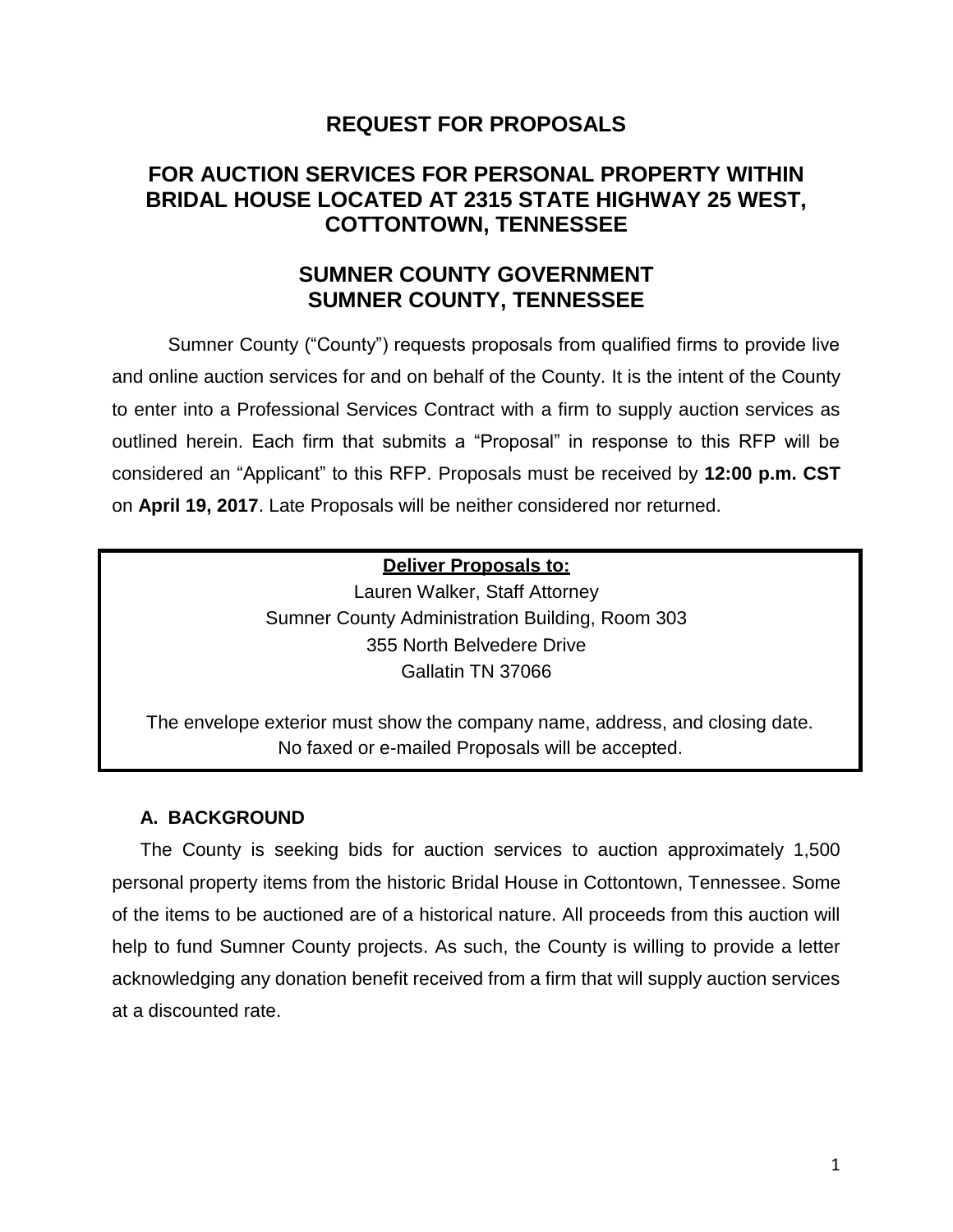## **B. SCOPE OF SERVICES**

Requirements in this document are generalized and do not represent a comprehensive list. Applicants are encouraged to provide creative solutions and identify additional functionality and capabilities to assist the County in accomplishing its objectives. Proposals should be comprehensive and address live and online auction programs, implementation, and all relevant areas which may pertain to establishing and maintaining this type of auction. The applicant must have a large and varied market presence and bidder base.

Applicants must have the following capabilities:

- Ability to sell all types of items, including but not limited to items of a historic nature, furniture, guns and weapons, tools, equipment, appliances, vehicles, and outdoor buildings;
- Ability to inventory, organize, appraise, clean, and stage all items to be auctioned;
- Ease of program administration, including but not limited to posting of auctions, marketing of auctions, receiving payment, blocking bidders, invoicing, etc.;
- Online auction listing features that include the ability to: upload images and auction-related documents, add or customize auction data elements such as fields to track inventory/vehicle numbers and storage location, upload forms and documents to closed auctions for transparency and audit purposes, etc.;
- Ease of use by the bidding community, including auction notification, award notification, "dutch" auctions, proxy bidding, etc.;
- Coordinate and be solely responsible for all auction-related transactions;
- Conduct auctions in accordance with any laws, rules, or regulations established by the County or the State of Tennessee.

Services may include consultation with County employees, Elected Officials, and/or Commissioners relating to the sale of items listed above. Presentations at public meetings may be required. The County will not be responsible for any expenses in the preparation and/or presentation of the Proposals and oral interviews, if any.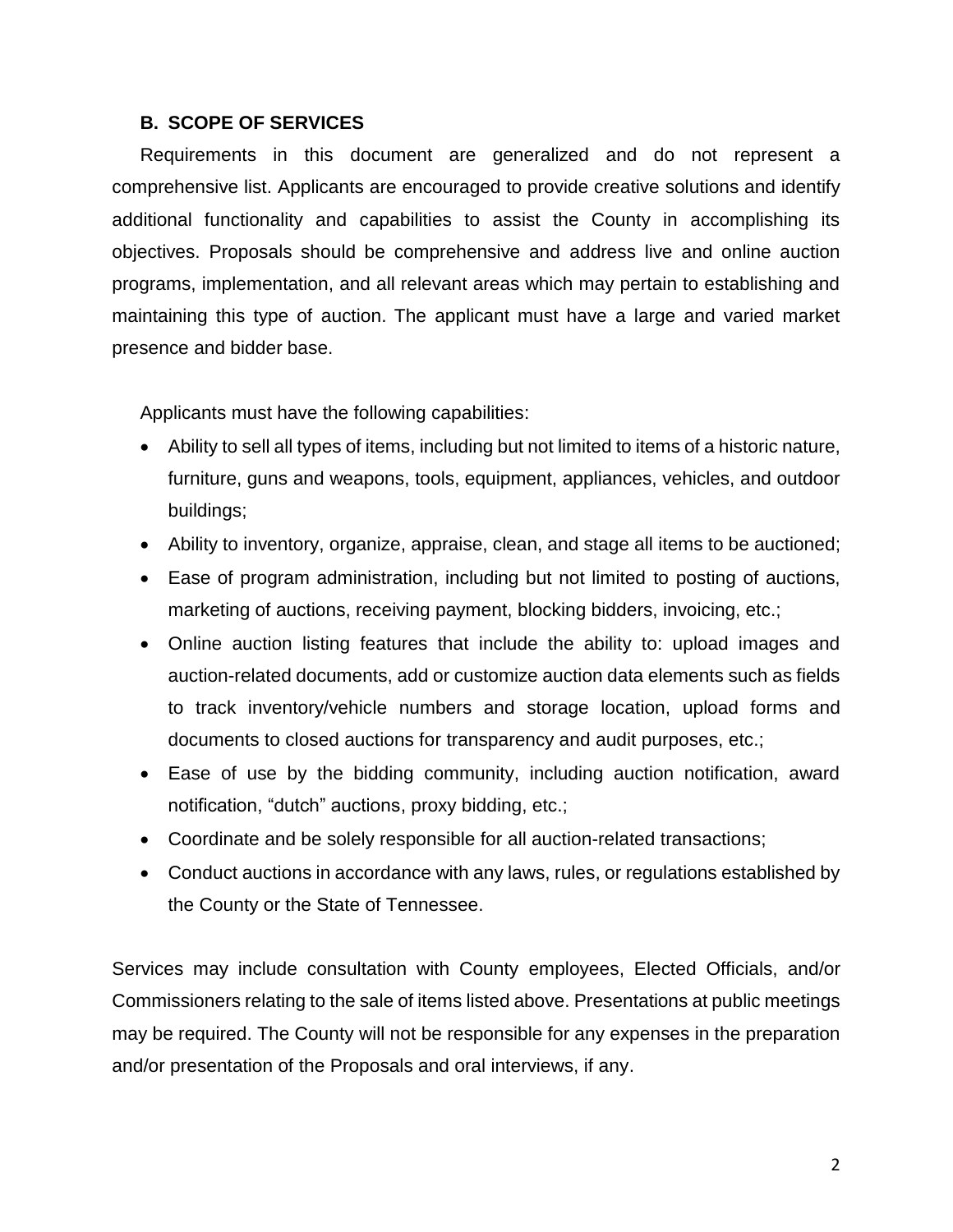## **C. QUALIFICATIONS**

Responders to this RFP must have the following qualifications:

- Must be licensed and in good standing with the State of Tennessee.
- Must have an excellent reputation in the auction community.
- Must be knowledgeable in the auction market and have experience with large and historic auctions.
- Must be knowledgeable in the sale of guns and weapons.
- Must be knowledgeable in the use of all auction-related records and technologies.

## **D. RFP SUBMITTAL REQUIREMENTS**

By submitting a proposal, the applicant represents that they have (1) thoroughly examined and become familiar with the scope of services outlined in this RFP and (2) are capable of performing quality work to achieve the County's objectives. The following information must accompany each proposal:

- 1. List years in business, including previous names of the individual/firm, if any.
- 2. Description of your firm including size of firm, location, number and nature of the professional staff, and staff experience, including a brief resume for each key person listed.
- 3. Describe experience (with a minimum of three years previous experience with proven effectiveness) your firm or individual has in the auction business.
- 4. Experience in assisting similar size entities, including any and all services for government agencies.
- 5. List of at least three references, where and when your firm provided similar services. Please provide names and telephone numbers of contact persons for each reference.
- 6. Additional services offered through your firm.
- 7. Listing of current litigation, outstanding judgments, and liens.
- 8. Fee schedule:
	- a. State your commission rate for auctions, including any and all fees therein.
	- b. State your proposed method of compensation for any other services such as promotion of auctions, etc.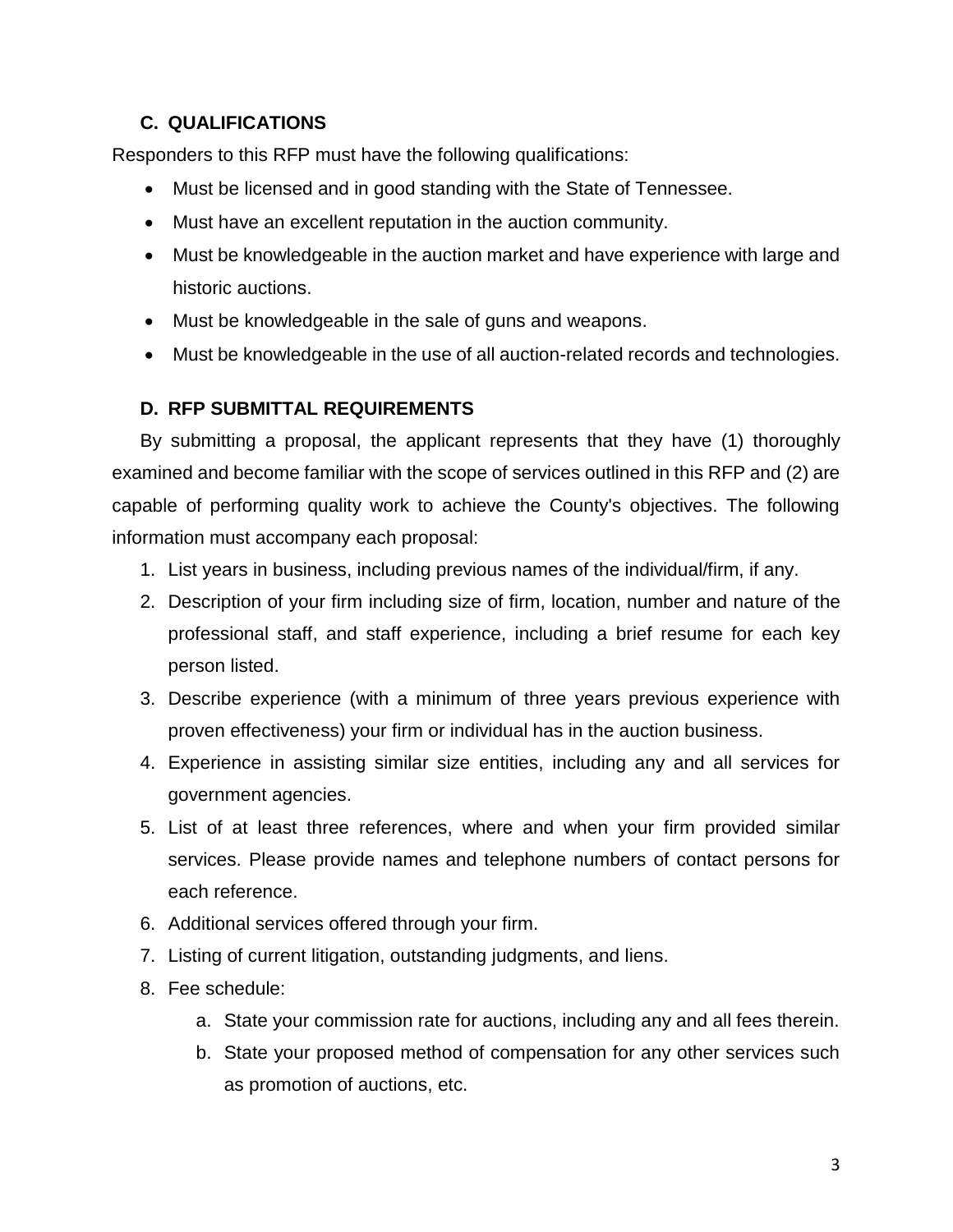- c. State any other costs the County may anticipate relating to the auction services to be provided.
- d. Creative features for bids that could assist the County's objectives.
- 9. The Proposal must include the legal name of the vendor and must be signed by a person or persons legally authorized to bind the vendor to a contract.
- 10. Sumner County requires that proposals be submitted as one (1) marked original and one (1) exact copy.

Proposals must be received by **12:00 p.m. CST** on **April 19, 2017**. Late Proposals will be neither considered nor returned. A withdrawn proposal may be resubmitted up to the time designated for the receipt of proposals provided that it fully conforms to the same general terms and requirements. No faxed or e-mailed Proposals will be accepted.

The following documentation must also be provided: evidence of or ability to obtain a valid State of Tennessee Business License and/or Sumner County Business License; and evidence of compliance with the Sumner County Government's Insurance Requirements, and, a completed Internal Revenue Service Form W-9.

## **E. EVALUATION**

Sumner County reserves the right to use all pertinent information (including that learned from sources other than disclosed in the RFP process) that might affect the County's judgment as to the appropriateness of a qualified applicant. This information may be appended to the evaluation process results. Sumner County reserves the right to conduct written and/or oral discussions/interviews after the submittals have been reviewed. The purpose of such discussions/interviews is to provide clarification and/or additional information, which is in the best interest of Sumner County.

Sumner County will evaluate the submitted proposals and make a determination of the successful firm.

## **F. ACCEPTANCE**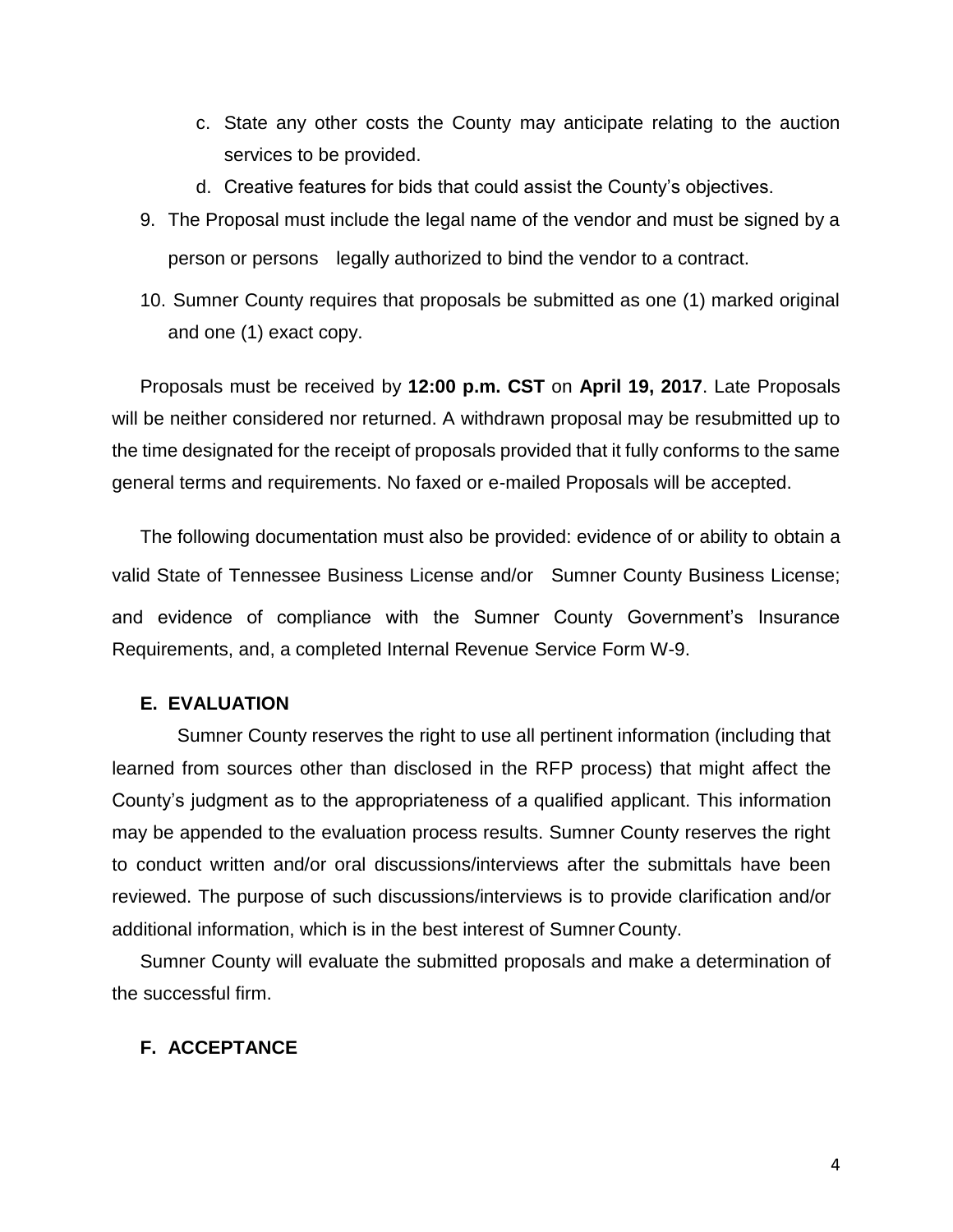Respondents shall hold their submittal firm and subject to acceptance by Sumner County for a period of ninety (90) business days from the date of the Proposal closing.

#### **G. INSURANCE OR BOND**

Each applicant who may have employees, contractors, or agents working on Sumner County properties shall provide copies of current certificates for general insurance or workers' compensation for injury to their employees or participants related to the activities outlined in this RFP of a minimum of \$1,000,000.00. Successful applicants must post a \$1,000,000.00 bond, letter of credit, or insurance policy covering the proceeds of the auction naming Sumner County.

### **H. RESERVATION OF RIGHTS**

The County reserves the right to request additional information if necessary, or to request an interview with firm(s), or to reject any and all Proposals with or without cause, and, in its sole discretion, waive any irregularities or informalities, such as minor elements of non-compliance with regard to the requirements of this RFP, in the Proposals submitted. The County further reserves the right to make such investigations as it deems necessary as to the qualifications of any and all firms submitting Proposals. In the event that all Proposals are rejected, the County reserves the right to re-solicit Proposals. Every effort shall be afforded to assure fair and equal treatment with respect to the opportunity for discussion and/or revision of their respective proposals. Revisions may be permitted after the submission and prior to the award for the purpose of obtaining the best offers.

#### **I. OPEN RECORDS ACT**

After Proposals are accepted, all Proposals will be subject to the Tennessee Open Records Act, and the Proposals will be available to the public upon written request. Summary information on Proposals submitted will be posted on the Sumner County Government website at http://www.sumnertn.org/ under the "Bids" link.

### **J. TITLE VI OF THE 1964 CIVIL RIGHTS ACT**

Sumner County does not discriminate towards any individual or business on the